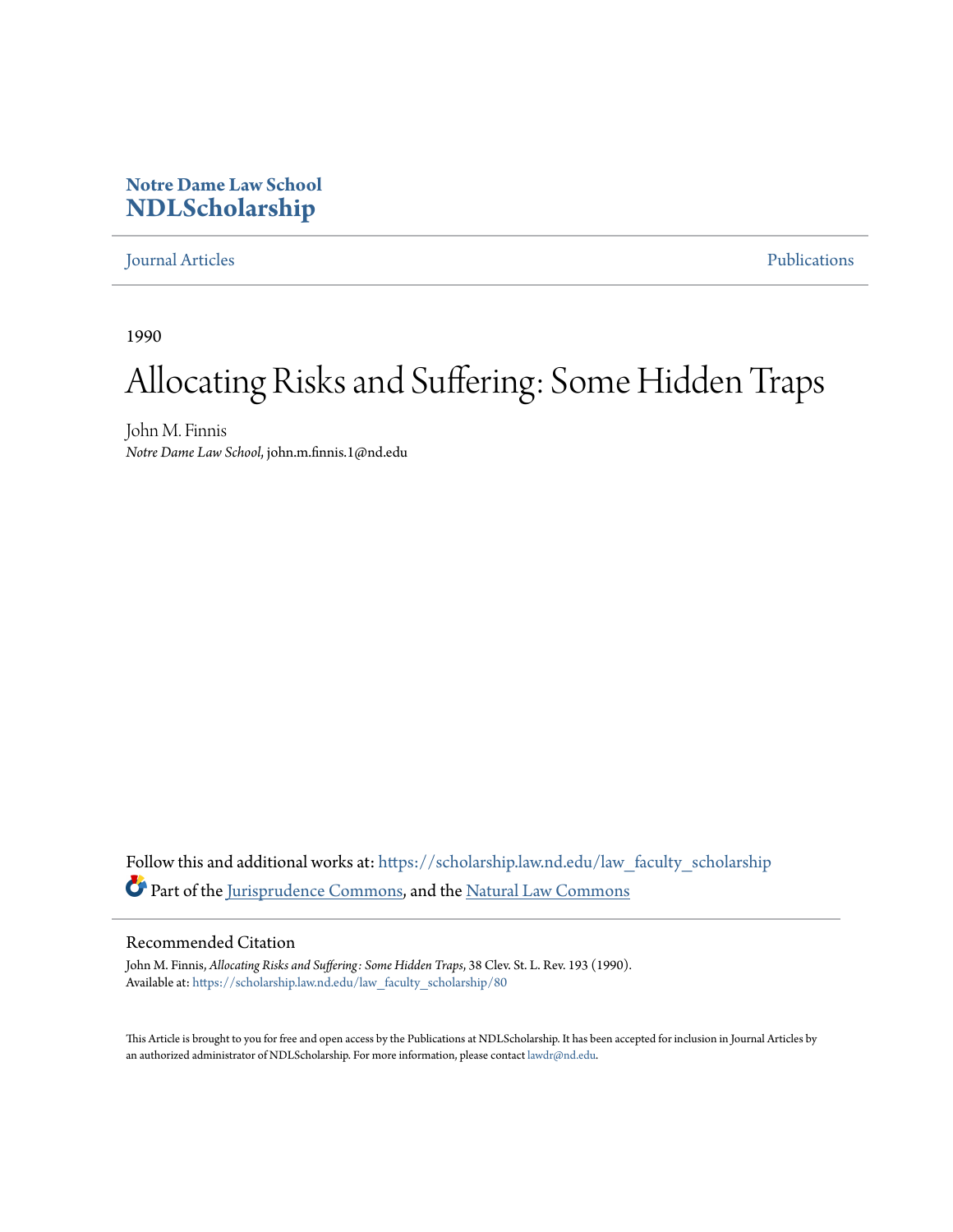#### JOHN FINNIS\*

**I**

In his first lectures on jurisprudence, Adam Smith told his students that the imperfect rights which are the subject of distributive justice do not properly belong to jurisprudence. For they fall not under the jurisdiction of the laws but rather under "a system of morals." "We are therefore in what follows to confine ourselves entirely to the perfect rights, and what is called commutative justice."' Of course, he did not in fact confine himself to commutative justice, but discoursed broadly on the foundations of government, on family and slavery, and on the wealth of nations ("national opulence" as he then called it) which can meet the natural wants of mankind by a division of labor based on the industry of the people and proportioned to an appropriately regulated system of commerce. All this as Jurisprudence (and for students aged from 14 to 16)!

His *The Theory of the Moral Sentiments,* published three years earlier in 1759, convincingly demonstrates Adam Smith's real familiarity with the classics. Yet when he speaks of "distributive justice," to dismiss it from Jurisprudence, he uses the term quite differently from Aristotle.<sup>2</sup> For Aristotle, distributive justice concerns the problem of allocating the community's *common stock* of resources, opportunities, profits and advantages, roles and offices, responsibilities, taxes and other burdens. In Adam Smith's formal treatments of justice, this whole problem has disappeared, along with the corresponding virtue of Aristotelian distributive justice. Smith's "distributive justice" **-** and hereabouts he wishes to be relying on Grotius, Pufendorf and his own Scottish philosophical mentor Hutcheson, as well as his admired friend David Hume - concerns only such matters as the weak, imperfect and metaphorical "right" of brilliant or learned people to be praised, or the right of beggars to seek other people's charity (which is not a right to be given anything, nor indeed an *enforceable* right even to beg).

Adam Smith's jurisprudence is crippled by inattention to distributive justice, to the allocation of the common stock of goods and roles (with the risks incident to them). But in our day jurisprudence not only risks forgetting commutative justice, but also risks misunderstanding (and mislocating the rationality of) the principles for resolving the problems of distributive justice.

<sup>\*</sup> Professor of Law and Legal Philosophy, Oxford University.

A. SMITH, LECTURES ON JURISPRUDENCE 9 (R. Meek, D. Raphael, & P. Stein eds. 1978).<br><sup>2</sup> A. Smith, The Theory of the Moral Sentiments pt. VII, § ii, ch.1, 436 (West

ed. 1976) [hereinafter A. SMITH].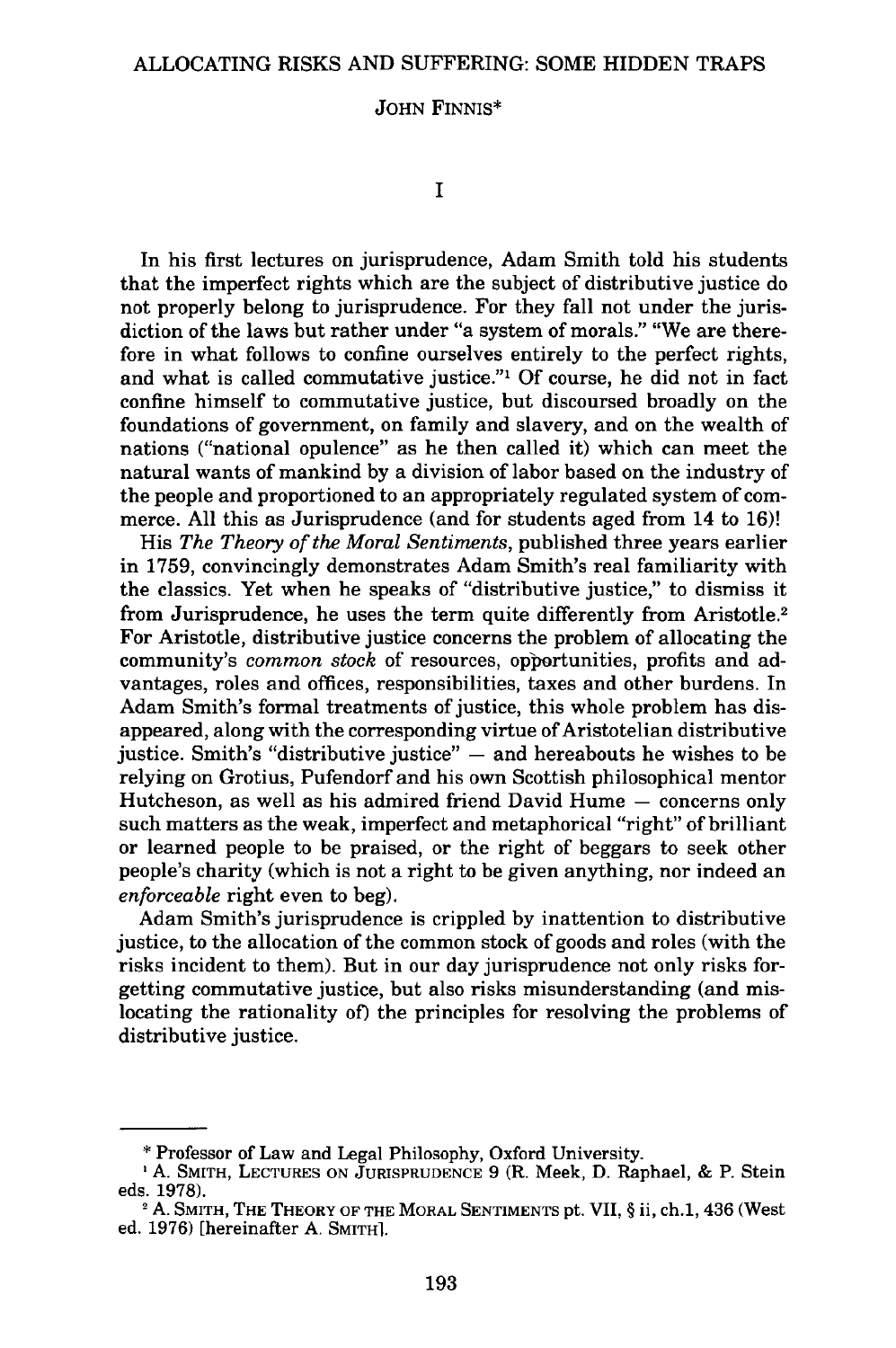#### II

The economic analysis of which Adam Smith is a principal founder is helpful in practical reasoning about problems of justice precisely insofar as it systematically calls attention to the side-effects of individual choices and actions and behavior. Adam Smith's interest in side-effects is intense and pointed even in his *Theory of the Moral Sentiments,* published 17 years before his *The Wealth of Nations.* In a brilliant chapter of the earlier treatise he identifies the way in which admiration for technical accomplishment and potential utility overwhelms reasonableness in human action **-** the way in which people, in my jargon, confuse capabilities and attainments in the fourth order with reasonable goals and fulfillments in the third.3 Anticipating the age of mail-order electronic gadgetry, gentlemen of his time could be found with "their pockets stuffed with little conveniences." "How many people ruin themselves by laying out money on trinkets of frivolous utility? What pleases these lovers of toys, is not so much the utility as the aptness of the machines which are fitted to promote it."4 And in this sort of confusion and misdirection of sentiment and of purpose, Adam Smith sees something which is "often the secret motive of the most serious and important pursuits of both private and public life"5 **-** Seen without the distorting influence of this confusion, power and riches are nothing but "enormous and operose machines contrived to produce a few trifling conveniences to the body. **."** But it is good that nature induces in us this sort of confusion. For "It is this deception which arouses and keeps in continual motion the industry of mankind." For, from the heap of wealth produced by this industry in the deluded pursuit of riches and power,

the rich only select **...** what is most precious and agreeable. They consume little more than the poor; and in spite of their natural selfishness and rapacity, though they mean only their own conveniency, though the sole end which they propose from the labors of all the thousands whom they employ be the gratification of their own vain and insatiable desires, they divide with the poor the produce of all their improvements. They are *led by an invisible hand* to make nearly the same distribution of the necessaries of life which would have been made had the earth been divided into equal portions among all its inhabitants; and thus, *without intending it, without knowing it,* advance the interest of the society ... When providence divided the earth among a few lordly masters, it neither forgot nor abandoned those who had been left out of the partition. These, too, enjoy their share of all that it produces. In what constitutes

<sup>3</sup>On the four orders of reality in which human life is lived, *see* Finnis, *Natural Law and Legal Reasoning,* 38 CLEV. ST. L. REV. 1, 8-9 (1990).

A. SMITH, *supra* note 2, at pt. IV, ch.1, 299.

Id. This use of "motive" is not to be confused with reasons which motivate by entering into conscious deliberation and choice.

*<sup>&#</sup>x27;Id.* at 302. *7Id.* at 303.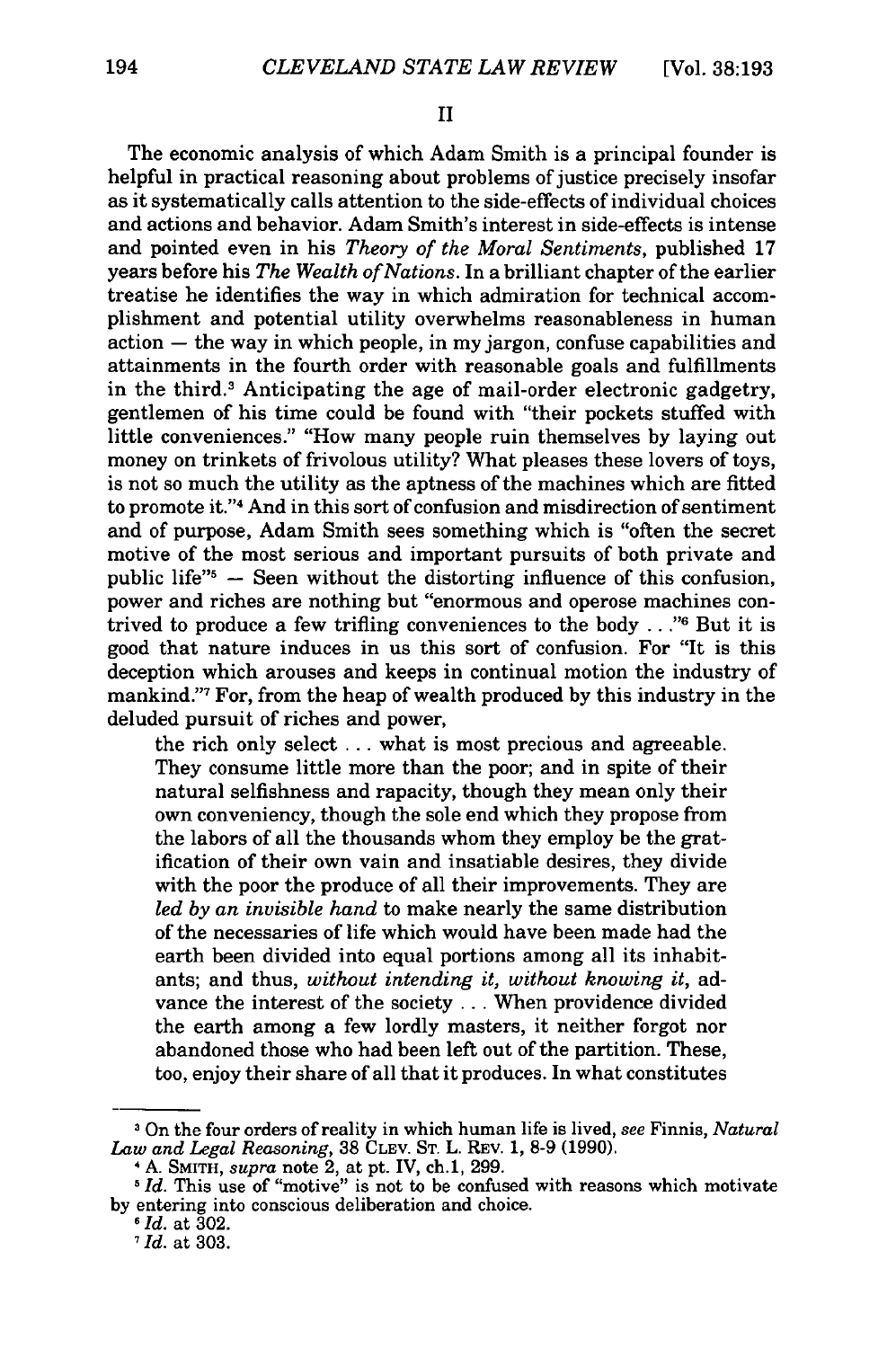the real happiness of human life, they are in no respect inferior to those who would seem so much above them.<sup>8</sup>

Here the invisible hand accomplishes what might have been the work of the missing distributive justice. In *The Wealth of Nations,* the same or a similar "hand" accomplishes rather the initial productive work of enhancing (domestic, national) wealth: the individual engaging in or, rather, directing production "intends only his own gain," but "he is in this, as in many other cases, led by an invisible hand to promote an end which was no part of his intention."9 In this later, more famous passage, Adam Smith has qualified the reference to unawareness of the side-effects ("without knowing it" is replaced by: not knowing "how much he is promoting it"); he now focuses rather on what is essential: the contrast with intention. A side-effect, as I use the term, simply is an effect not intended **-** not chosen either as end or as means **-** however much it may have been foreseen by the one who intends, chooses and acts.

But you will have noticed Adam Smith's optimistic partiality in attending to the side-effects of production. Not only is he sublimely optimistic about the automaticity of the trickle-down benefits to the poor. He is also entirely inattentive to the question of *harmful* side-effects of the processes of production, distribution and consumption by the "vain and insatiable" wealthy. Doubtless this inattention is little more than one aspect of Adam Smith's failure to anticipate certain important aspects of the impending industrial revolution. Still, it is notable. If providence, without human attention or intention, is allocating to the poor a share in the wealth produced at the direction of the rich, it is also allocating to them an abundant share in the environmental degradation and risk of environmental catastrophe engendered by the economic and security policies of the rich(er).

The brilliance of Adam Smith's first account of the invisible hand consists in his transformation of the classical reasons for denying that wealth and power are the point of human existence. Without rejecting the classical critique of confusing mere means with intrinsic ends, Smith deepens it by identifying the attraction of these means as an admiration for excellence **-** "aptness" **-** but excellence in an order (I call it the technical) which is not to be confused with the existential order of human choices oriented by intrinsic human goods. But the irony is this: Adam Smith's own account, at least in this work, falls prey to the very fascination with the technical which it denounces. Captivated by his genuine and fruitful mastery of a new technique **-** let us call it economic(s) **-** the technique of identifying causal systems created and constituted by the side-effects of human choices whose intentions lie quite elsewhere, Smith neglects to subordinate the technique to the ends and principles of reasonable human existence, ends and principles which would have directed him to an impartial survey of the risks and suffering engendered by the same invisible hand of the economic system he misleadingly styles "providence."

**<sup>8</sup>** *Id.* at 304-305 (emphasis added).

<sup>&</sup>lt;sup>9</sup> A. SMITH, THE WEALTH OF NATIONS pt. IV, § ii, ch. 10, at 476 (Campbell & Skinner eds. 1976).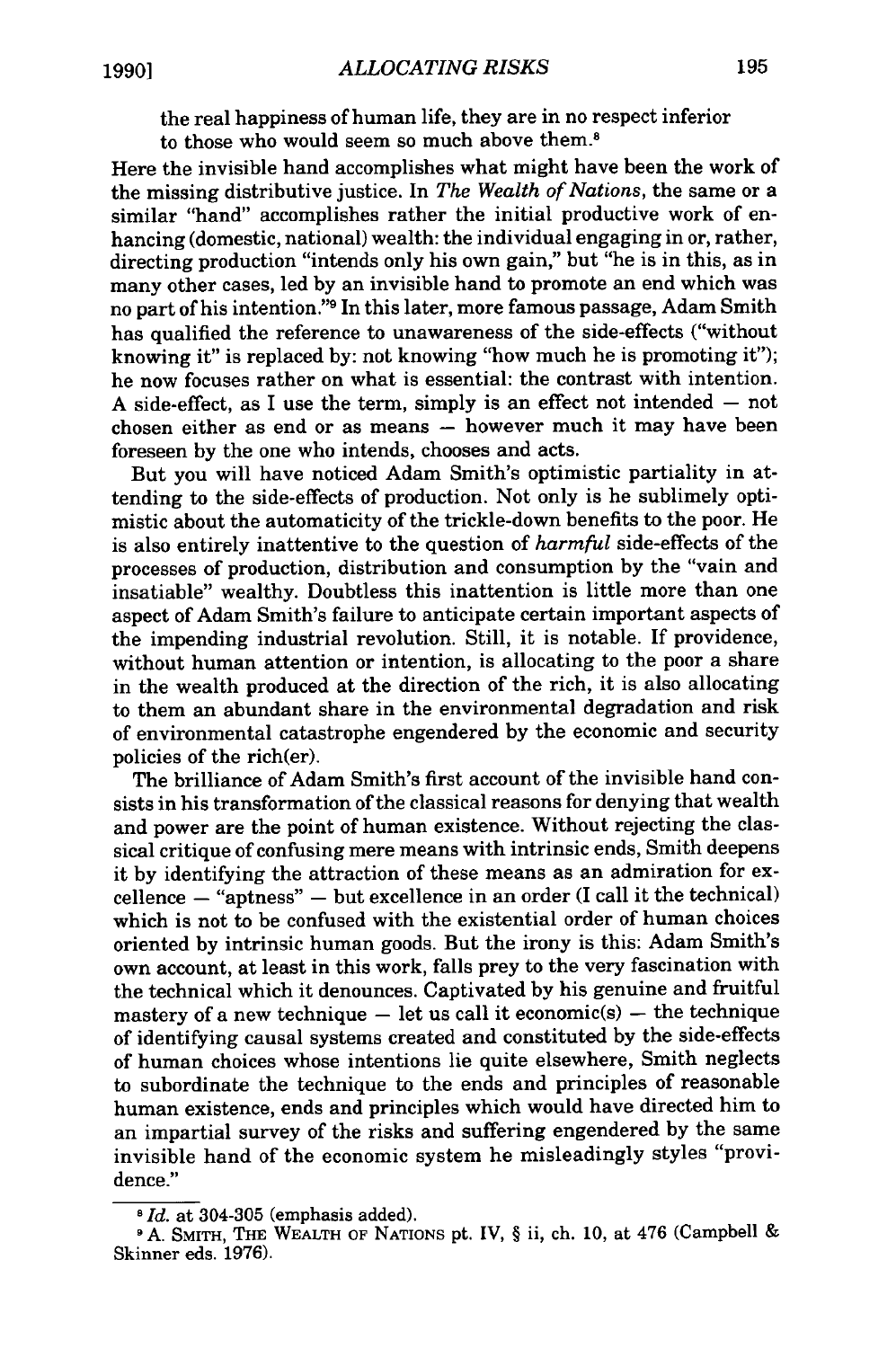Of course, the developed analytical art of economics is well able and used to make such an even-handed survey. And that, I repeat, is its true utility as a help-mate for ethics and political theory and thus for jurisprudence. Still, it would be a mistake to conclude that we need only a more adequate account of the benefits and burdens up for distribution or allocation by those responsible for the common good or general fate. We need also to bear in mind what Smith did not forget and what economics does not comprehend, the requirements of commutative justice. To see this, we may look at one of the economic and security policies of the rich which was developed in England in the half-century after Adam Smith's flourishing: the policy of laying hidden traps.

#### III

These mantraps were, typically, spring-guns: heavily loaded shot-guns, with triggers attached to springs and wires arranged in hidden lines along which the blast of shot would travel when anybody tripped them. They were set in woods and gardens to deter, disable and punish poachers, who under the law of the day were no more than trespassers.

The ground of principle on which such lethal outdoor mantraps were eventually prohibited by law is clearly stated by Holmes giving the majority judgment of the Supreme Court in 1921 in *United Zinc & Chemical Co. v. Britt:* "The liability for spring guns and mantraps arises from the fact that the defendant has not rested in [the] assumption [that trespassers would obey the law and not trespass], but on the contrary has expected the trespasser and *prepared an injury* which is no more justified than if he had held the gun and fired it." $10$  In other words, shooting trespasser, who is engaged in no act of violence against oneself or another, is simply killing *with intent to kill,* i.e. murder, or at least with *intent* to do serious bodily harm; and setting a spring gun is just arranging to do the same "without personally firing the shot."'1 What one lawfully cannot, with intent, accomplish "directly" (in person) one cannot, with the same intent, accomplish "indirectly" (mechanically).

It is embarrassing to have to say that when this argument was squarely put before a strong Court of King's Bench in 1820 it was unanimously rejected. 12 The arguments employed by the English judges to distinguish shooting by machine from shooting in person are weak and of little interest. Of greater interest is the preliminary argument employed in the first two of the four judgments, an argument to which Holmes is responding when he says that the defendant landowner has not been content to assume that trespassers will not trespass but has expected the trespasser

**<sup>&#</sup>x27;0** 258 U.S. 268 at 275 (1922) (emphasis added).

*<sup>&</sup>quot; Addie v. Dumbreck,* A.C. 358, 376, 98 L.J.P.C. 119 (H.L. 1929).

<sup>12</sup>Ilott v. Wilkes, 3 B. & **Ald.** 304, 311, 106 Eng. Rep. 674 (K.B. 1820). See the opening sentences of the argument of counsel for the plaintiff-respondent. *Id.* at 307, 106 Eng. Rep. at 676.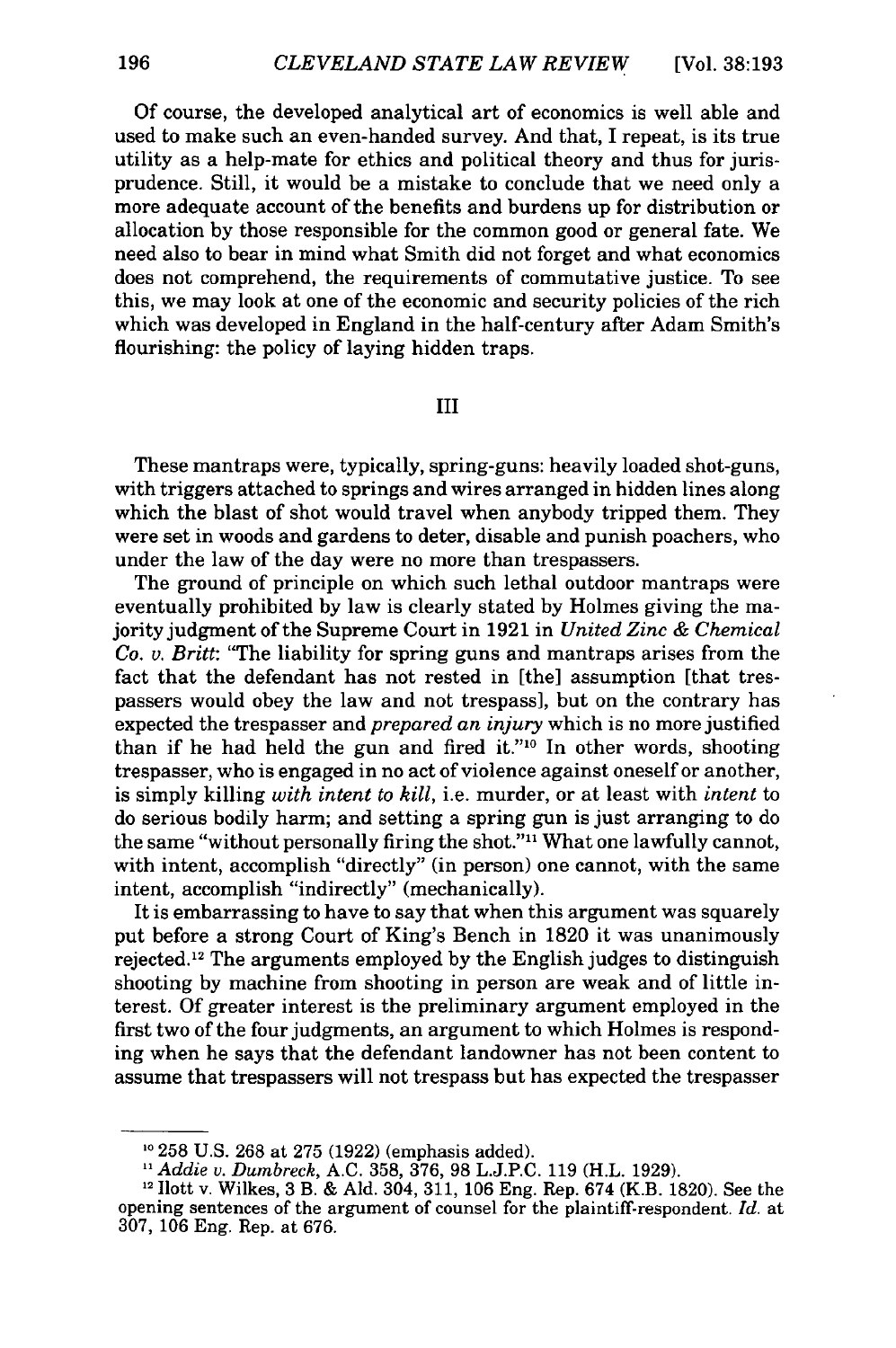and "prepared for him an injury." The argument is one you sometimes hear today when Christians try to defend the public policy of nuclear deterrence against the well-grounded charge that it involves, willy nilly, an intent to kill non-combatants.<sup>13</sup>

Abbott C.J. puts it thus:

I believe that many persons who cause engines of this description to be placed on their grounds do not do so with the intention of injuring any one, but really believe that the notices they give of such engines being there, will prevent any injury from occurring, and that no person who sees the notice will be weak and foolish enough to expose himself to the perilous consequence likely to ensue from his trespass. <sup>14</sup>

Unless he is supposing a high degree of ignorance or self-deception about the frequent<sup>15</sup> "accidents" involving spring guns (such as the accident to the nutgatherer in *Ilott v. Wilkes),* Abbott C.J. is clearly confusing hope with intention. Bayley J's confusions are between ends and means ("motive" and "intention," in a common legal jargon; "further" and "proximate" intention), and between intention and emotions such as enthusiasm or vindictiveness, or *ex ante* reluctance and *ex post* regret:

Such instruments may be undoubtedly placed without any intention of doing injury, and for the mere purpose of protecting property by means of terror; and it is extremely probable that the defendant in this case will feel as much regret as any man for the injury which the plaintiff has sustained **.... 16**

These confusions about that central legal and jurisprudential concept, intention, were mercilessly exposed in two great articles in the *Edinburgh Review* in 1821 by the famous publicist Sydney Smith. About Abbott's argument, for example, Smith said:

But if this be the real belief of the engineer **-** if he think that mere notice will keep people away – then he must think it a mere inutility that guns should be placed at all: if he think that many will be deterred, and few come, then he must mean to shoot those few.<sup>17</sup>

<sup>&#</sup>x27;a *See* J. FINNIS, **J.** BOYLE *&* G. GRISEZ, NUCLEAR DETERRENCE, MORALITY AND REALISM 124 (1987) regarding an argument of Gerard Hughes SJ.

**<sup>&</sup>quot;** Ilott v. Wilkes, at 309, 106 Eng. Rep. at 676.

*<sup>&</sup>quot;s See* HANSARD, PARLIAMENTARY DEBATES 23 March 1827, **H.C.,** cols. 19, 26 (the Home Secretary, Robert Peel, here speaks of the "daily accidents and misfortunes arising from the use of them").

<sup>&</sup>lt;sup>16</sup> Ilott v. Wilkes, 3 B. & Ald. 304, 310, 106 Eng. Rep. 674, 677 (K. B. 1820).

**<sup>17</sup> S,** SMITH, WORKS 316 (1854); see Evatt, *The Judges and the Teachers of Public* Law, 53 HARV. L. REV. 1145, 1151-52 (1940).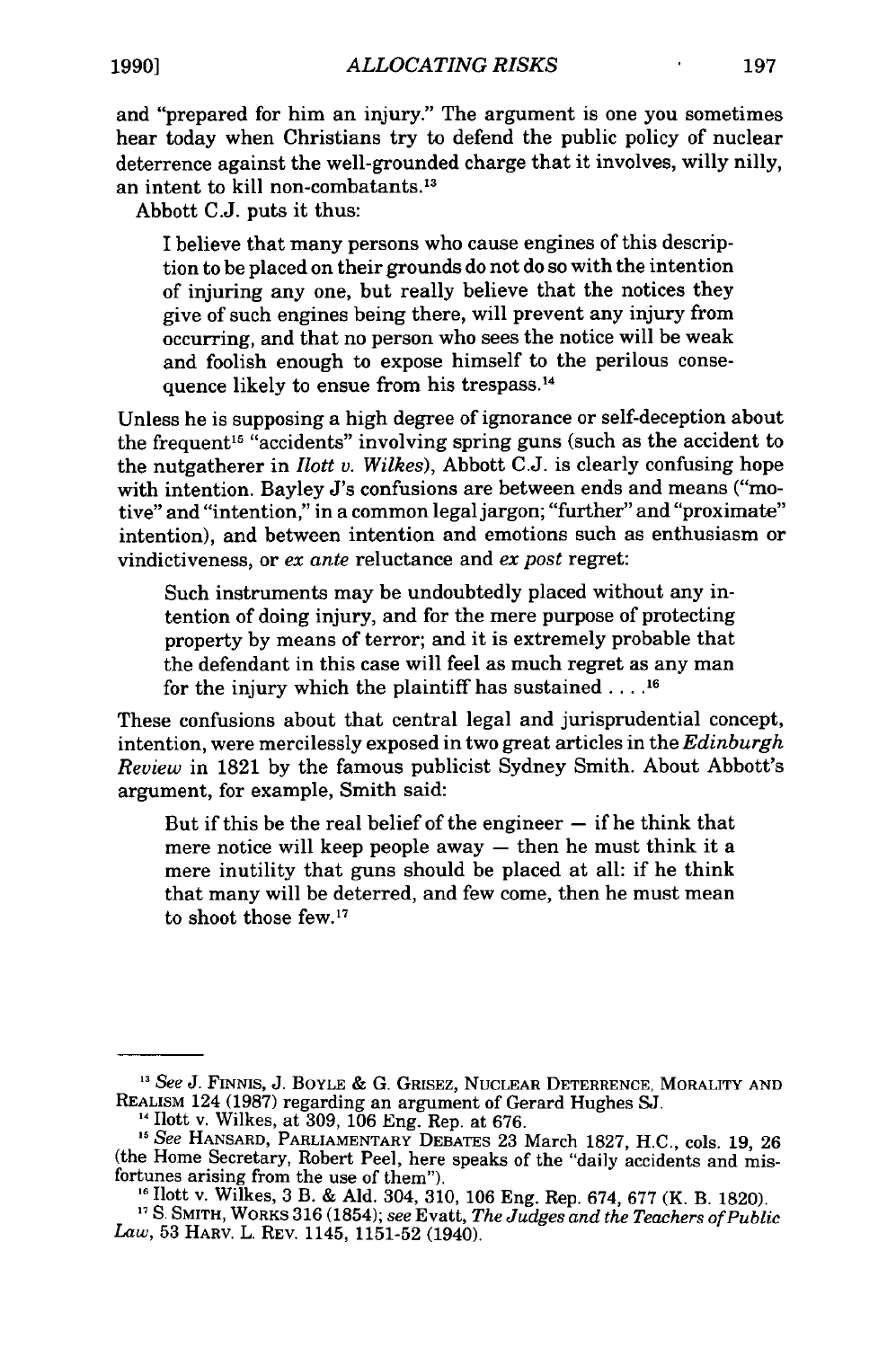And then Smith pressed home the argument which had failed in the hands of counsel in *Ilott* but was to prevail in Parliament in 1827 and in the eventual American position summarized by Holmes in 1921 and by the Supreme Court of Ohio in 1938.18

Why were the King's Bench judges of 1820 so anxious to find that setting spring guns need involve no intention to hurt or kill? They wanted to get into a position to dispose of the issue (precisely: liability to one injured by a spring gun with notice of the hidden presence of spring guns) on the twin bases of assumption of risk *(volenti non fit injuria)* and the general utility of protecting property, encouraging residence by land-owners, suppressing crime, and so forth. So, likewise, even Lord Ellenborough (the rising young politician son of the late Lord Chief Justice Ellenborough), making the very last and most brutally frank, or frankly brutal, of the parliamentary speeches in defense of spring guns, felt the need to veil the immediate intention by confusing it with motive (further intention):

The object of setting Spring-guns [is] not personal injury to any one, but to deter from the commission of theft; and that object [is] as completely obtained by hitting an innocent man as a guilty one. [T]he bill [is] contrary to that principle of the English law, which [gives] a man protection for his property, in proportion to the difficulty with which it would be protected by the ordinary means .... **<sup>19</sup>**

The veil is here truly diaphanous  $-$  see-through  $-$  for the argument tacitly concedes that the deterrent object will be attained only by an at least occasional injury or death to a trespasser, innocent or culpable; such injury or death is thus intended as a means to achieving the deterrent object. In the fundamental structure of the common law, as of sound jurisprudence, one private person's killing or injuring another with intent to kill or injure is simply a commutative injustice, whatever the killer's further purposes, objects, or motives. It is the sort of conduct, of transaction between persons, which is simply excluded from justification whether by assumption of risk, fear of future greater harm, or any considerations of distributive or allocative justice as between landowners, game consumers, poachers and nut-gatherers like the unlucky Ilott.

But what about self-defense? Well, when defending oneself or another against immediate personal violence, one's real intent need not be to do

<sup>&</sup>lt;sup>18</sup> State v. Childers, 133 Ohio St. 508, 514-15, 14 N.E.2d 767, 770 (1938). "[B]y the overwhelming weight of authority, a person is not justified in taking human life or inflicting bodily harm upon the person of another by means of traps ...<br>unless, as a matter of law, he would have been justified had he been personally<br>present and had taken the life or inflicted the bodily harm wi

**<sup>19</sup>**HANSARD, PARLIMENTARY DEBATES 9 April 1827, H.L., col. 296 (substituting direct for indirect speech).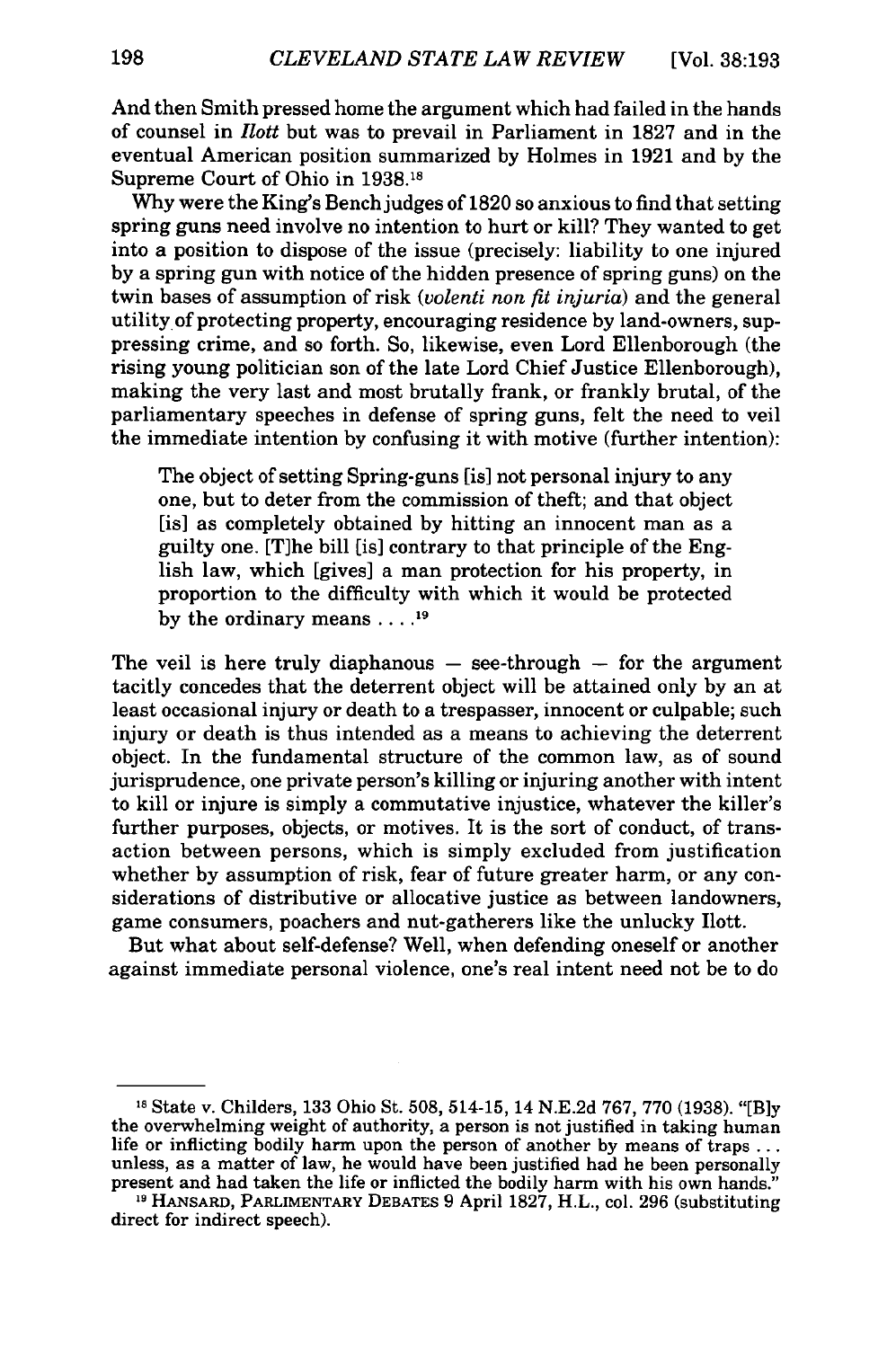harm to the assailant for the sake of some further object such as deterrence, or disablement from some future revenge attack, or satisfying one's desire to get one's own back. One's intent can and should be simply to *stop this attack* by whatever means of stopping it are at hand. Thus, all the harm to the assailant can be a side-effect, unintended. But are not the side-effects of one's actions within one's responsibility? Certainly. And are they not subject to moral assessment and possible condemnation? Certainly; the very point of this paper is to reflect on some possible jurisprudential implications of our moral responsibility for our actions' sideeffects. So, if it can be fair and in all other ways reasonable to take measures to stop an assailant, knowing that those measures may or will be death-dealing, might it not also be fair and reasonable to take deathdealing measures against mere trespassers and poachers, intending not their death or injury as such, but simply to stop them in their current unlawful entry? No. To do so, or think so, would be to confuse the intrinsic personal good of human life with the merely instrumental good of property. And it would be to depart from the Golden (and rational) Rule of impartiality; for though a gentleman who found himself being homicidally attacked by one of his own family or house guests might defend himself with even a shotgun if nothing else lay to hand, no gentleman, nobody, would use a shotgun and blow away one of his own family or house guests whom he spotted making off with one of his pheasants. That one should do nothing to others, and impose on them no harmful sideeffects, which one would not be willing to do to or impose upon oneself and one's nearest and dearest is the most significant of those norms of reasonableness, and thus of morality, which govern the creation of risk and suffering as the unintended effects of one's choices and actions.

But, as young Lord Ellenborough's frankness made plain, the purpose of laying spring guns was, often enough, precisely to *do harm,* as a deterrent *means* of stopping poaching, not merely to impose the risk of harm as a side-effect of stopping poaching. Take the facts in *Bird v. Holbrook,20* in which, a year after Parliament had outlawed outdoor spring guns, the Court of Common Pleas - its chief justice doubtless ruefully mindful of the public denunciation which, as junior justice in the Court of Kings Bench in *Ilott v. Wilkes,* he himself had received in 1821 at the hands of Sydney Smith-ingloriously announced that what Parliament had just enacted had all along been the common law in relation to spring guns laid *without notice.* In this case, concerned with events before the Act of 1827, the defendant tulip gardener's reason for not posting notices was that he wanted to catch the tulip thieves, *by injuring them.* (Instead, of course, he mutilated only young Bird, who was trying, in broad daylight, to help a neighbor by recapturing a peahen which had strayed into Holbrook's booby trapped garden.)

<sup>20 4</sup> Bing. 628, 130 E.R. **911** (C.P. 1828).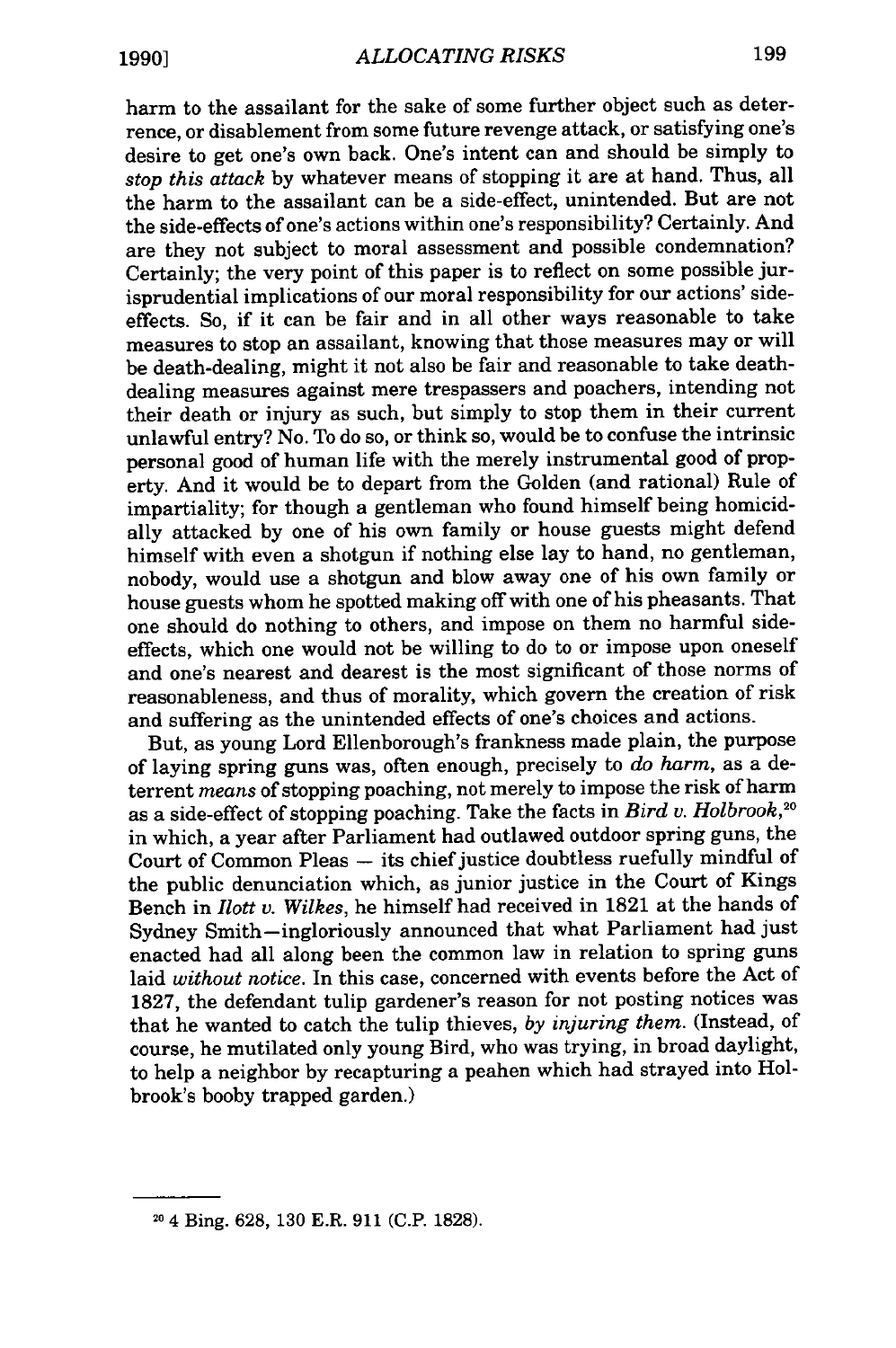Richard Posner made *Bird v. Holbrook* the centerpiece of his earliest published exposition of the implications of economic analysis for the common law.<sup>21</sup> Indeed, this is the one case which Posner cites in his textbook treatment of the category of intentional torts. 22 Disclaiming (at that point) any normative purpose, and offering only to "explain" the law's "pattern", Posner says that the issue in the case "involved two legitimate activities, raising tulips and keeping peahens".23 Spring guns may be the most costeffective means of protecting tulips in an era of negligible police protection; but they discourage the owners of domestic animals from pursuing them onto other people's property and so increase the costs (enclosure costs or straying costs) of keeping animals. 24 The challenge was "to design a rule of liability that maximized the (joint) value of both activities, net of any protective or other costs (including personal injuries). '25

With a stroke, the whole question of intention to injure is swept from view; not only are the "personal injuries" homogenized into the other costs of keeping peacocks, but the fact that *these* injuries were done by one who *intended* to injure a human being (albeit not anticipated to be a mere peacock-pursuer) is treated as wholly irrelevant. The argument which had prevailed in Parliament is treated as of no consequence. And explicitly so: "intentionality is neither here nor there," says Posner.<sup>26</sup> Why not? The answer is a paradigm of the *non sequitur:*

It is surely not correct to say that society never permits the sacrifice of human lives on behalf of substantial economic values. Automobile driving is an example of the many deadly activities that cannot be justified as saving more lives than they take. Nor can the motoring example be distinguished from the spring-gun case on the ground that the one who sets a spring-gun intends to kill or wound. In both cases, a risk of death is created that could be avoided by substituting other methods of achieving one's ends (walking instead of driving); in both cases the actor normally hopes the risk will not materialize. <sup>27</sup>

In short, for Posner, intending death and carelessly risking causing death are equivalent because both involve creating the risk of death; A is equivalent to B if A includes what is important about B. There is no need to dwell on this fallacy. It is more profitable to notice some of the other equivocations in this passage.

**<sup>21</sup>**Posner, *Killing or Wounding to Protect a Property Interest,* 14 J. LAW & ECON. 201, 209 (1971) [hereinafter Posner].<br><sup>22</sup> R. POSNER, ECONOMIC ANALYSIS OF LAW 119-22 (2d ed. 1977) [hereinafter

ECONOMIC ANALYSIS]. **<sup>23</sup>**Posner, *supra* note 21, at 209.

**<sup>24</sup>**Posner, *supra* note 21, at 209-211.

**<sup>25</sup>**Posner, *supra* note 21, at 210. *<sup>26</sup>*Id. at 206.

*<sup>27</sup>Id.*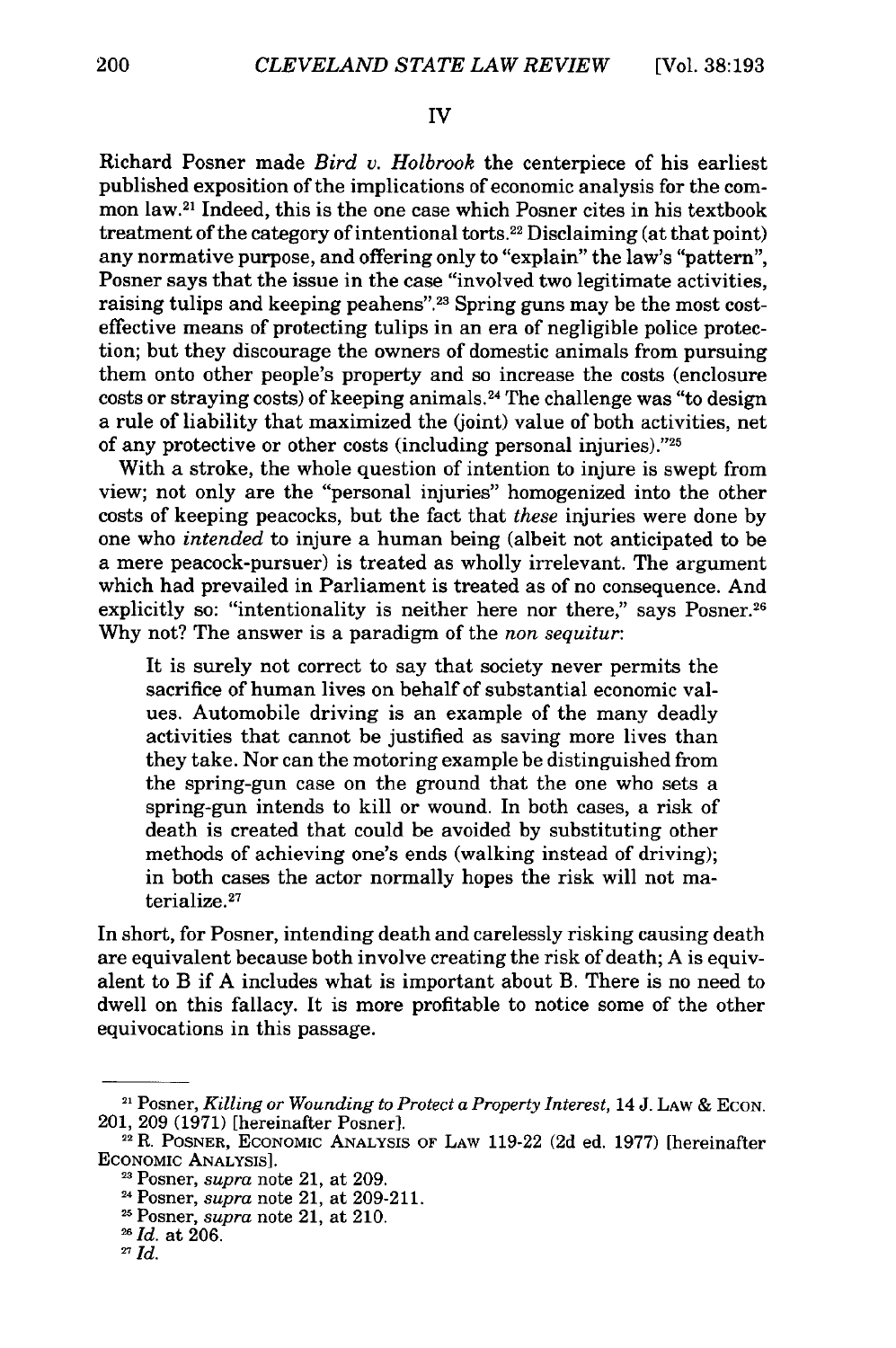First, the equivocation on "sacrifice." Posner's use of the phrase "sacrifice of human lives" treats as equivalent the decision to build a skyscraper, expecting that about three construction workers will fall off and be killed, and the decision to kill three construction workers to encourage the others to meet their performance targets.

Second, the equivocation on "hopes." Posner's claim that both in carelessly and in intentionally killing, "the actor normally hopes the risk will not materialize" involves a double confusion. (i) The careless driver hopes there will be no collision *and* that if there is, no-one will be killed; the man-trapper hopes that no-one will invade his property but that anyone who does *will* be shot. (ii) Many murders, perhaps most, are done with great emotional reluctance and repugnance (if only for fear of detection and punishment). Like Bayley J. in *Ilott v. Wilkes,* Posner has confused emotion with will and willingness  $-$  i.e. with intention.

Posner's writings on intention are, indeed, a feast of fallacies. To prove that the distinction between intentional and unintentional torts is "confusing and unnecessary", his textbook, for example, begins:

Most accidental injuries are intentional in the sense that the injurer knew that he could have reduced the probability of the accident by taking additional precautions. The element of intention is unmistakable when the tortfeasor is an enterprise that can predict from past experience that it will inflict a certain number of accidental injuries every year.<sup>28</sup>

This argument is even less acceptable than the earlier proof that "intentionality is neither here nor there". For now we have, not the claim that intention is irrelevant to economic and legal analysis, but a claim that intention is actually the same as foresight, and that the intentional is just a version of the accidental. This is tantamount to saying that those who fly the Atlantic, foreseeing jet-lag, intend to get jet-lag, that those who walk intend to wear out their shoes - what one may call the "pseudomasochistic" theory of intention.

It is tempting to dwell on the corrupting potential of this conception of intention. Since, for example, one can foresee that lecturing and writing on difficult topics is certain to confuse some of one's audience, one may as well (I don't suggest that Posner himself does) throw in a few deliberate falsehoods when convenient for attaining one's goals - providing one sets out with the *hope* that one will not "have to" resort to those measures, and resorts to them with feelings of reluctance and regret.

But for present purposes it is enough to insist, against Posner, that those who intend a result, whether for its own sake or as a means to something else, are not merely creating a risk of that result. Rather, in their own self-understanding, they are trying (however reluctantly) to bring it about; they are not trying to create a risk of a result but trying to create that result. They are not content to leave things to chance, i.e.

<sup>21</sup> ECONOMIC ANALYSIS, *supra* note 22, at 119.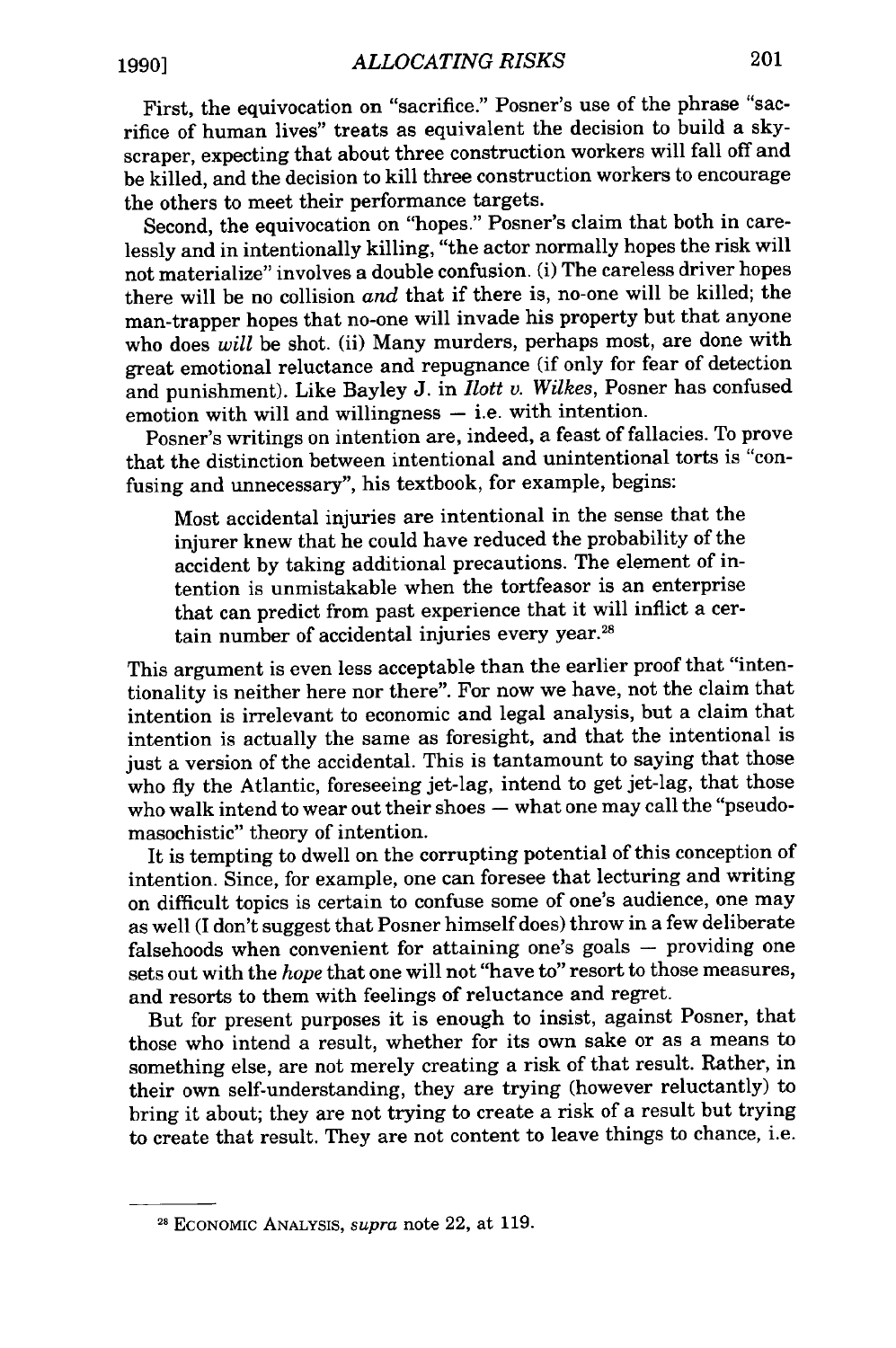to hazard or to risk, but are intervening to achieve what they intend. The only risk they will acknowledge is **-** not the risk of that result happening **-** but: the risk of that result *not* happening. That risk is just an inevitable side-effect of their intention, choice and action, since none of us have the divine capacity of making things be the case simply by willing them to be the case.

Someone will object: Posner and the whole school of Economic Analysis of Law who follow him in this<sup>29</sup> are not concerned with the point of view, the self-understanding, of agents, but with states of affairs in the world, particularly states of affairs to which monetizable value can be attributed. And, whatever one's school, one may say that it is far from clear why a paper on allocating risks should be dwelling for so long on intention **-** particularly a paper which insists that the intending in torts and crimes of intention is a case neither of *allocating* (distributing a common stock) nor, properly speaking, of creating a *risk* of harm. Let me address both these objections together.

People say they are interested in states of affairs, not in the content of the state of mind of the one who, whether deliberately or accidentally, brings those states of affairs about. Very well. But they overlook the fact that *choices last.* To intend something is to choose it, either for its own sake or as a means; and to choose is to adopt a proposal (a proposal generated by and in one's own deliberation). Once adopted, the proposal, together with the reasoning which in one's deliberation made that proposal intelligently attractive, *remains,* persists, in one's will, one's disposition to act. The proposal is, so to speak, synthesized into one's will, one's practical orientation and stance in the world. This is a real, empirical (though "spiritual") effect **-** side-effect **-** of one's adopting a proposal.

Now, whatever consequences lie outside one's proposal, whatever results of one's choice are not included in the proposal because neither wanted for their own sake nor needed as a means, are not synthesized into one's will. Though one may foresee these results, and accept that one will be causing them, or the risk of them, one is not adopting them. They are side-effects, incidental risks. One may be culpable in accepting them. But the ground of culpability will not be that one intended them, but that one wrongly, e.g. unfairly, accepted them as incidents of what one did intend. And just as one is never trying to achieve them **-** not even reluctantly trying **-** so one's character is not changed or shaped by one's acceptance of them, in the manner it is shaped by forming and pursuing an intention.

*See, e.g.,* Calabresi and Melamed's discussion of spring-guns. Calabresi & Melamed, *Property Rules, Liability Rules, and Inalienability: One View of the Cathedral,* 85 HARV. L. REV. 1089, at 1126 n. 71 (1972).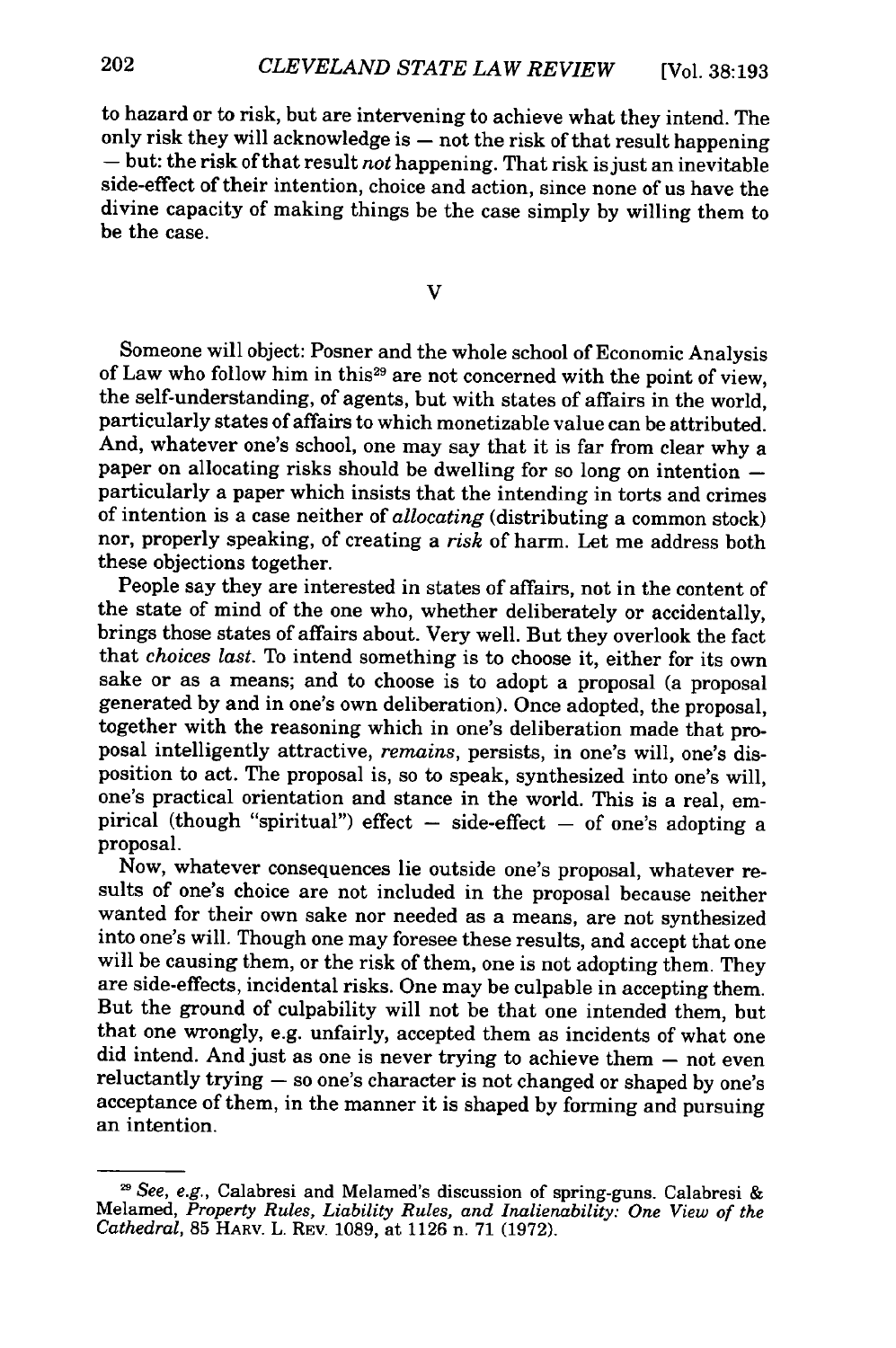Next we must notice that when one intends some harm to (an)other human person or persons **-** when one's proposal includes, however reluctantly, some destruction of or damage to some basic aspect of their personhood, e.g. their bodily integrity, or their participation in knowledge of reality **-** whether one intends that harm for its own sake, as in revenge, or as a means, as in killing or maiming *pour encourager les autres* or in deception for the sake of fraud or in perjury for the sake of justice, one is shaping oneself as one who, in the most radical way, exploits others. The reality and the fulfillment of those others is radically subjected to one's own reality and fulfillment, or to the reality and fulfillment of some other group of persons. In *intending* harm, one precisely makes their loss one's gain, or the gain of some others; one to that extent uses them up, treats them as material, as a resource for a good that no longer includes their own.

In Economic Analysis of Law, this exploitativeness is especially drastic and especially unreasonable. For, as Lewis Kornhauser points out, the Economic Analysis of Law "applies neoclassical microeconomic theory to the analysis of ... legal systems" (rather than applying the classical theory of e.g. Adam Smith), and "neoclassical microeconomics assumes that individuals always act in their own, fixed, immutable self-interest" and precisely by doing so are "completely rational".30 Kornhauser will not, I think, object if I say that this use of the term "rationality"  however widespread it may be in economics, game theory, public choice theory, and the like **-** is profoundly misleading. 31 And the theories of human behavior which employ it, if taken as *sufficient* guides to real choices and actions, are exemplary instances of the folly denounced (as we saw) by Adam Smith, the folly of thinking that an ingenious gadget which might sometime be useful for something is therefore a good thing to have, to work for, to be concerned with.

For, in reality, the very first insight of human practical understanding is that human goods and harms, as intelligible objects of intelligent wanting or avoidance, *have no proper names attached to them.* Intelligent human motivation is not egoistic. It responds to the value of human flourishing, in its diverse aspects and diverse personal subjects, whoever they may be. One can *choose* to be an egoist. But then one is following, not reason, but *feelings* of self-preference. (The way one then pursues one's self-interest may be cunning or in some other way intelligent, but this will not make one's egoistic self-preference an intelligent motivation.) And one is also overlooking or mislocating and mutilating the intelligible human good of community, of harmony between persons in a mutual sharing in fulfillment **-** a harmony which is a basic human good, intelligibly valuable for its own sake.

**<sup>3</sup>** Kornhauser, *Economic Analysis of Law,* 16 **MATERIALI PER UNA** STORIA **DELLA CULTURA** JURIDICA 233, 234 (1986).

*<sup>31</sup> See* Finnis, *The Authority of Law in the Predicament of Contemporary Social Theory,* 1 NOTRE **DAME J.** OF L., ETHics **AND** PUB. POL. 115, 121-33 (1984).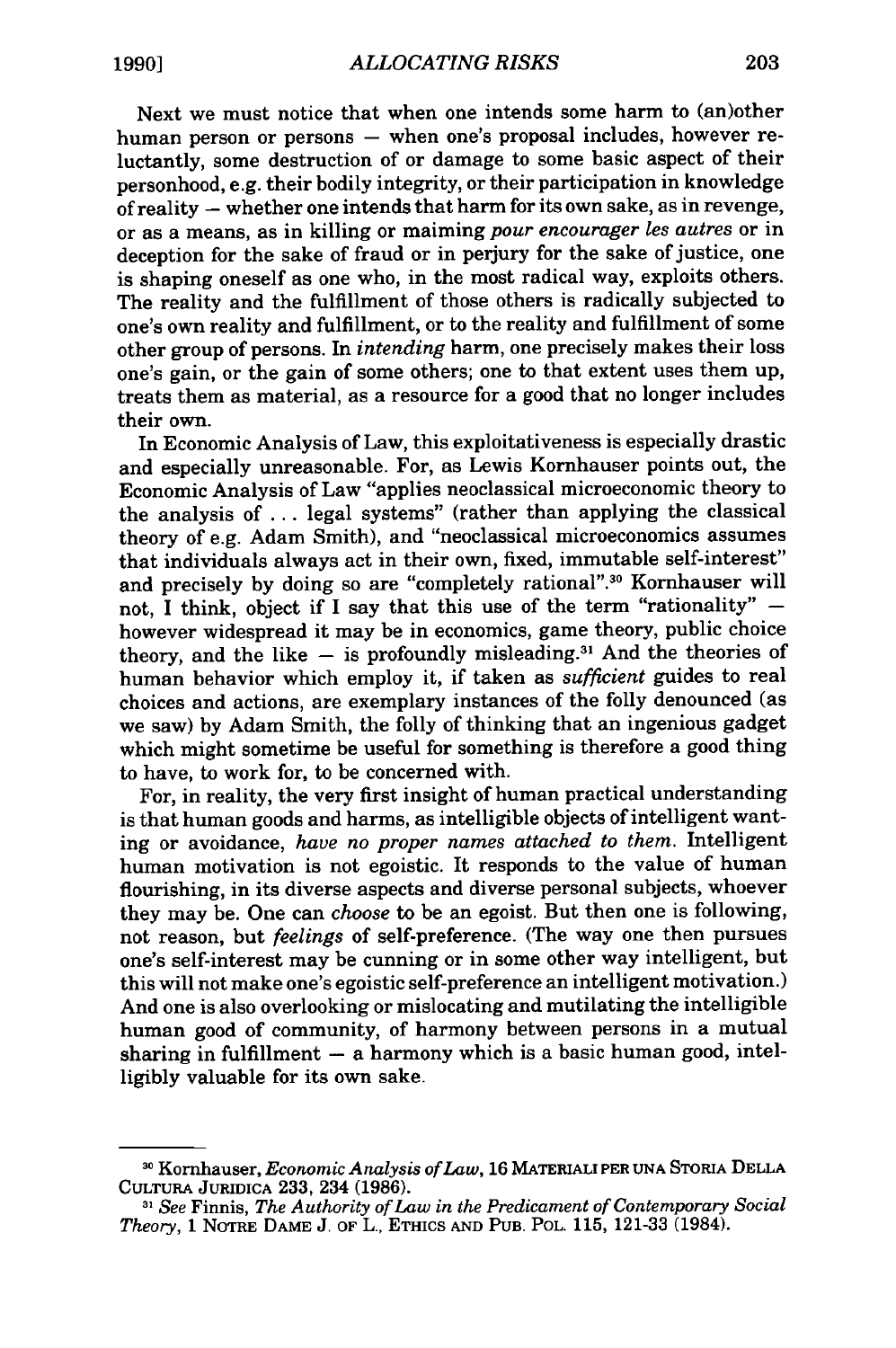In short, what neoclassical economics calls "rational" is rational only within the project (and resulting technique) of being a successful egoist. But the project of being an egoist is a paradigmatic form of irrationality, or practical unreasonableness.<sup>32</sup>

In its execution, of course, Economic Analysis of Law always looks to some community wider than the ego. (It would have no audience if it did not.) But its identification of the community whose self-interest is to be advanced, whose wealth is to be maximized, is always as little the work of a maximizing reason as is Posner's arbitrary declaration that the issue in *Bird v. Holbrook* was not whether one subject of the law can intentionally kill or maim another subject of the law, but whether laying spring guns increases the costs of peacock rearing more than it diminishes the costs of tulip growing. If one really cares for one's own interests, or if one's community and its government and law attend only to the interests of its current members, one will, of course, attend not at all to the interests of future generations. (And thus the very intelligibility of "a community" will be lost, somewhat as the intelligibility of motion is lost (as Zeno observed) if one tries to reduce it to a sequence of points; for people are being born into and dying out of the community at every moment: Which momentary community, then, is to count in assessing efficiency, whether productive or allocative?)

The inability of Economic Analysis of Law to handle, with its own conceptual resources, the problem of future generations **-** generations which, or rather who, start right now  $-$  is obvious enough.<sup>33</sup> Similarly, economistically-minded governments, such as the United Kingdom's, recommend a discount rate to be used in cost-benefit analyses of social projects; the rate reflects the time preferences of British adults today, for jam today as opposed to a little more jam tomorrow.34 But the whole approach overlooks the fact that "the people today are not the same as the people tomorrow. Discounting wealth accrued tomorrow therefore disadvantages later generations."35 And the U.K. government's discount rate renders negligible the costs of latent deaths from current risk-producing activities if those deaths are delayed for as little as 30 years. 36 Our judgment that this is unreasonable cannot be supported, or undermined, by any *economic* principle.

What might support such a judgment? I return to the apparently different topic of intention and intentional harm. The principle that one must never choose (intend) harm to the person of any human individual both expresses and preserves the judgment that each human individual

**<sup>32</sup>** *See* Grisez, Boyle, and Finnis, *Practical Principles, Moral Truth, and Ulti-*

mate Ends, 32 Am. J. JURISP. (1987) 99, 101, 114-15 (1987).<br><sup>33</sup> It is patiently and helpfully explored in Kornhauser, *A Guide to the Perplexed*<br>*Claims of Efficiency in Law* 8 HOFSTRA L. REV. 591, 614-16 (1980).

**<sup>-</sup>** Health and Safety Executive, THE TOLERABILITY OF RISK FROM **NUCLEAR** POWER STATIONS 34 (H.M.S.O., London, 1988).

**<sup>15</sup>**Kornhauser, *supra* note 33, at 615.

**<sup>11</sup>**Health and Safety Executive, *supra* note 34.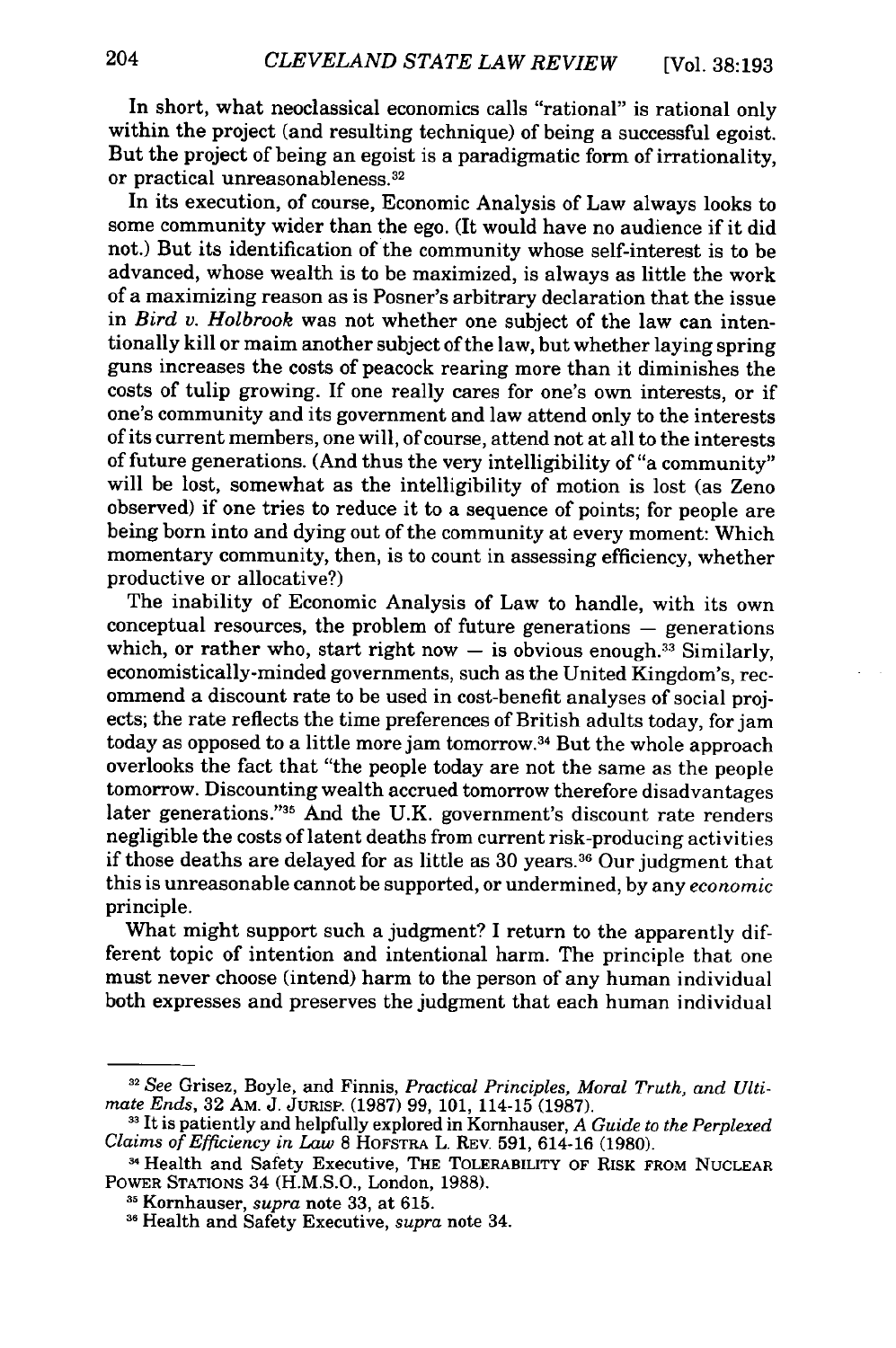is more than just a locus of utility or wealth (to be measured at some arbitrarily *chosen* future moment), or a channel or conduit for maximizing that wealth or utility (again, a maximum as measured at some chosen future moment). It expresses and preserves each individual person's *density,* so to speak, or *dignity,* if you will, as an equal of *everyone* else in basic rights. To choose harm is the paradigmatic wrong, the exemplary instance of denial of right.

When the techniques of neoclassical economics are allied to the doctrines of legal positivism, one gets Economic Analysis of Law as it is practiced by Posner, Calabresi, and others. The function of law is then conceived as: to allocate entitlements with a view to future maximizing of wealth. The fact that one person has in the past **-** just a moment ago **-** been intentionally harmed and thus wronged by another is "neither here nor there", except insofar as a law may have been *made* to bestow on the injured party, or on someone else, a remedy in the interests of maximizing social wealth by deterring and thus minimizing waste in transactions and dealings between persons.

In another jurisprudential perspective, however, a primordial and always primary (though not the only primary) function of government and law is to rectify this commutative injustice by ensuring that the injurer does the injured the commutative justice of reparation. (There was reason for the Roman jurists to treat Delict under the heading of Obligations.) No doubt there is a distributive, allocative aspect to this activity of government and legal system. From a common stock of possible activities to be undertaken, costs incurred and individual responsibilities to be drawn upon and distributed, the government and the law assign some part to this task of underwriting and guaranteeing commutative justice. Doing so is an act of distributive justice, but is ancillary to the prior, identifiable relationship of commutative injustice and potential commutative, reparative justice between the individuals. In this perspective, again, the dignity of the individuals, each ends in themselves (and in each basic aspect of their reality and potentiality as persons), is again expressed and preserved. A judge who tried to decide *Bird v. Holbrook* by the method commended by Posner **-** comparing costs of tulip growing with costs of peacock rearing **-** would be gravely violating his duty.

And government and law, in that act of reparative justice, can be seen to have a role quite distinct from achieving any future "end-state" state of affairs. The political community, unlike a one-project firm which must account to its shareholders at the end of the project, has no *goal.* Its success in fulfilling its responsibilities cannot be measured by any technique comparable to accounting. Success and failure are measured by quite other norms. Is everyone protected from intentional harm and every (other) form of exploitation by anyone else? Is the whole stock of natural resources made available to all **-** not by a naive communistic distribution and continual redistribution to ensure steady equal shares for all current members of the community, but by a system of appropriation and husbandry which will preserve the interests of future members of the community by encouraging fair distribution between "life tenant", heirs,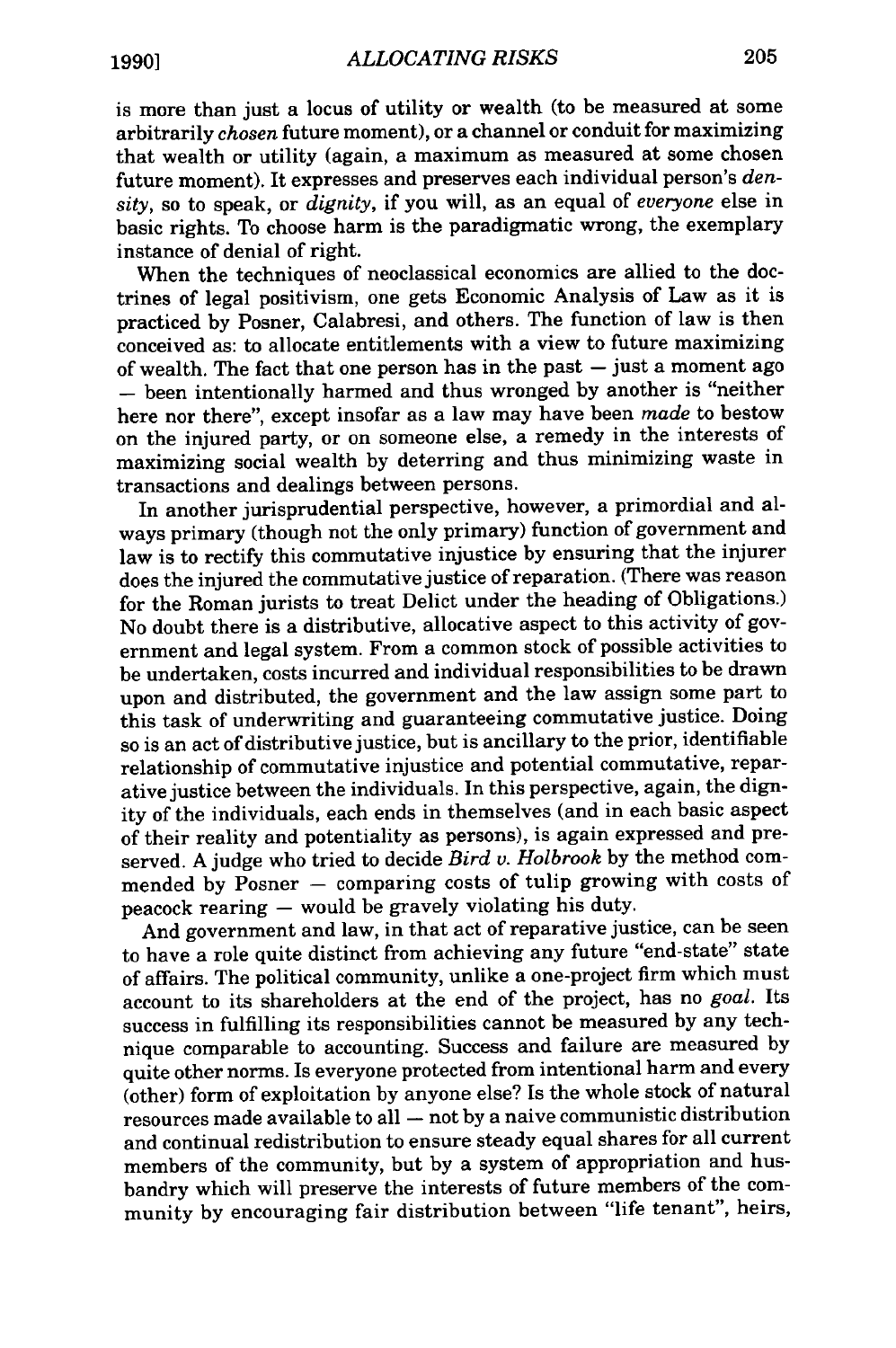employees and other present dependents, and future remaindermen and reversioners, in a sustainable economy in a sustainable world?

#### VI

This is not the place to continue sketching the requirements of justice in political community. But I should say a little more about how intention and intentional wrong is related to the vast problem of harmful sideeffects (including latent and long-term side-effects in environmental degradation of every kind).

Moral responsibility and consequent legal liability for intentional infliction of harm are paradigmatic, exemplary. Avoiding such wrongs is only a necessary, not a sufficient condition of acting justly. But the same respect for each individual whom one might have harmed as a means to an end carries over into, and informs, the quite different principle of fairness. Here one encounters the quite different type of commutative injustice involved in imposing harmful side-effects without complying with rational principles such as the Golden Rule, and without attending to truths such as that no-one has an *a priori* superior claim on the earth's resources and no-one, therefore, has unqualified dominion over any part of them.

The Golden Rule in its application involves a discernment of feelings and then a dispassionate rational adherence to the standard of care established by one's feelings. To what I have said in my other paper,<sup>37</sup> let me add that, without denying the peculiar and strategic importance of intention, legal thought can and does reasonably find criteria of fairness and unfairness in *analogies to the intentional.*

So the prohibition on spring-guns (or at least on unnotified spring- guns) laid with intent to wound extends to identify as unjust the omissions of those who inherit already-laid spring-guns and retain them without such intent to wound; or who allow similarly lethal and concealed conditions to persist on their land when they know that what disguises the lethality also exercises a fatal attraction or allurement to innocent strangers, including trespassers. But the range of the analogy must be controlled not by verbal or "conceptual" considerations  $-$  puns on "trap", "entrap-<br>ment", etc.  $-$  but by considerations of fairness: how one wishes others to behave to oneself and one's friends; how one would behave when one's friends or children strayed from the straight and narrow. If one would not, even for a substantial reward, bury bombs accessibly under the surface of one's land with warning notices likely to disappear (without replacement) in one's children's lifetime, then one should not, I suggest, regard it as right to accumulate and bury lethal wastes whose lethality will far outlast any likely duration of one's warning notices.

This conception of the fairness which informs commutative justice is not, to use Adam Smith's title, a theory of *moral* sentiments. But it is a theory of the proper role of sentiments in giving content and application to a moral principle which itself is simply rational. The normal form in

*<sup>37</sup>See* Finnis, *Natural Law and Legal Reasoning,* **38** CLEv. **ST.** L. REV. **1 (1990).**